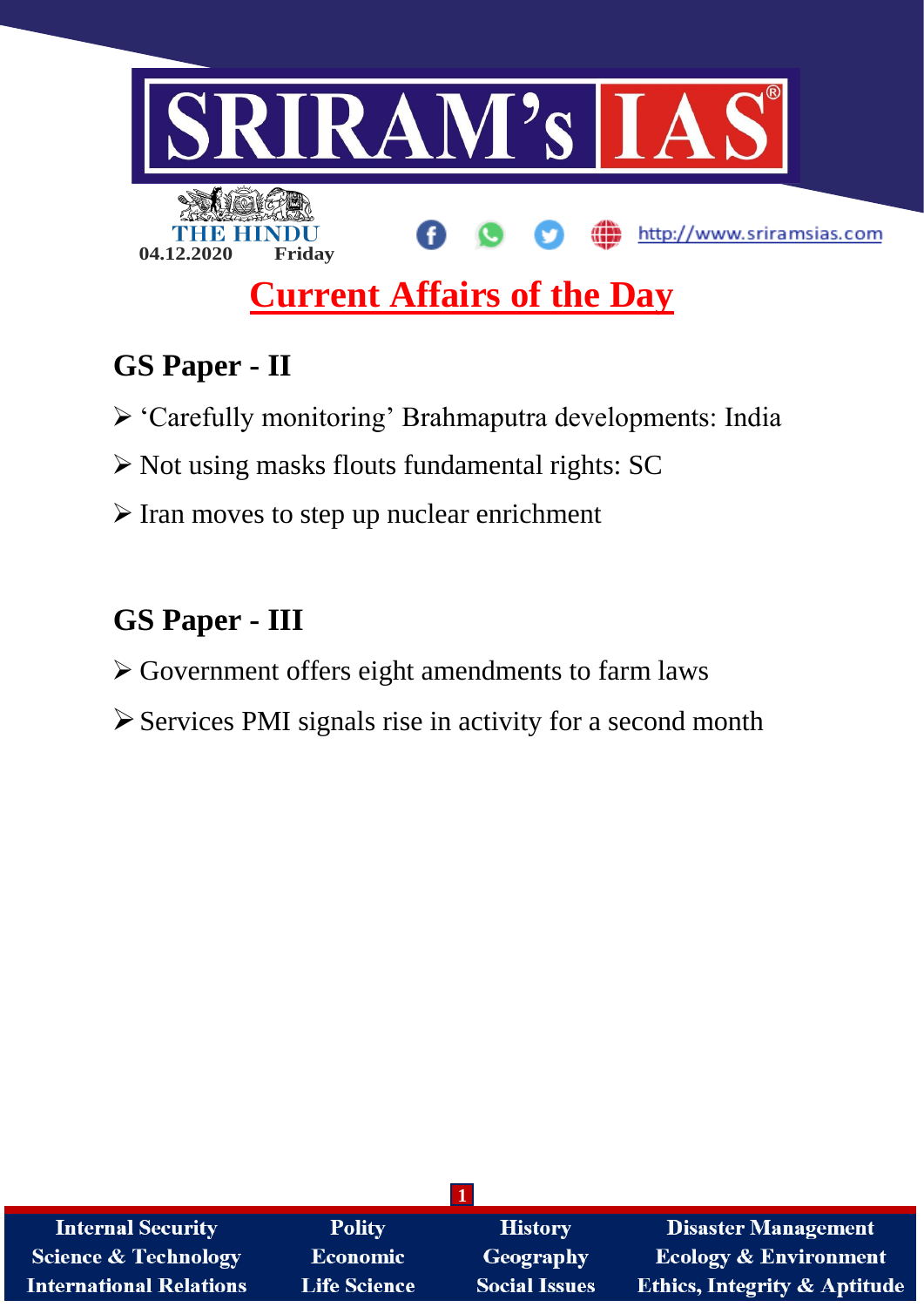

A State-run Chinese hydropower firm, POWERCHINA, is planning to build the first downstream dam on the Brahmaputra, known as the Yarlung Zangbo in Tibet.

# **Highlights:**

- 1. India on Thursday said it "carefully monitors all developments on the Brahmaputra" river, even as Beijing said it was its "legitimate right" to develop hydropower projects on the lower reaches of the river.
- 2. Officials from the firm said last week that they were eyeing the enormous potential of the river's "Great Bend" just across the border from Arunachal Pradesh in Tibet's Medog county, where the river falls over a 2,000-metre drop before turning to flow into India.
- 3. While China in 2015 operationalised its first hydropower project at Zangmu in Tibet and is constructing three other dams at Dagu, Jiexu and Jiacha, these are run-of-the-river dams on the upper and middle reaches. The proposed new

| <b>Internal Security</b>        | <b>Polity</b>       | <b>History</b>       | <b>Disaster Management</b>              |
|---------------------------------|---------------------|----------------------|-----------------------------------------|
| <b>Science &amp; Technology</b> | <b>Economic</b>     | Geography            | <b>Ecology &amp; Environment</b>        |
| <b>International Relations</b>  | <b>Life Science</b> | <b>Social Issues</b> | <b>Ethics, Integrity &amp; Aptitude</b> |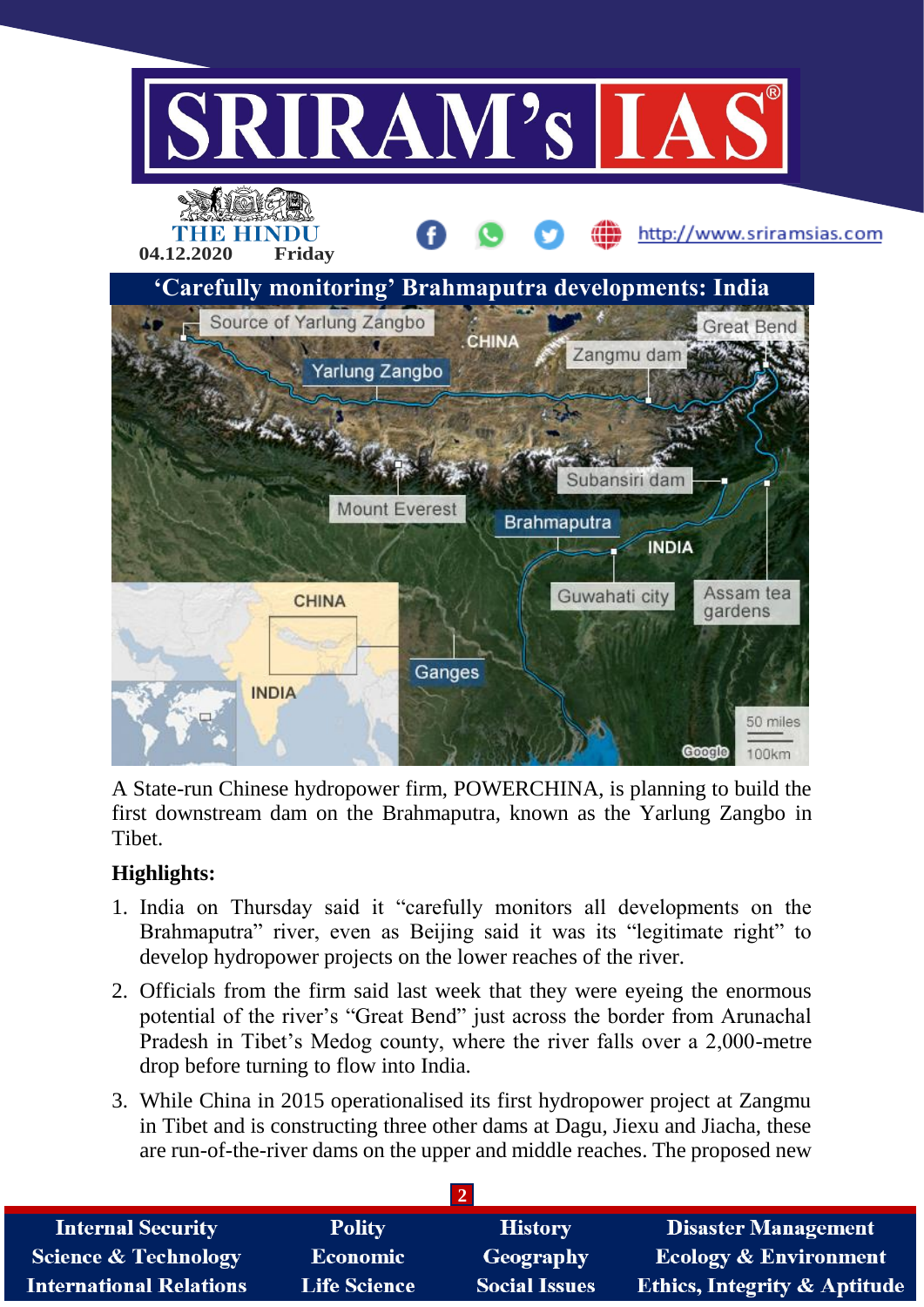

dam is also likely to be a run-of-the-river hydropower project that will not divert water but will be the first on the lower reaches.

## **Communication for Flood management**

1. Good cooperation between China, India and Bangladesh is needed in flood reporting, flood control, disaster relief, and emergency management. There are communication channels existing for this.

#### **User rights**

- 1. As a lower riparian State with considerable established user rights to the waters of the trans-border rivers, India has consistently conveyed its views and concerns to the Chinese authorities and has urged them to ensure that the interests of downstream states are not harmed by any activities in upstream areas.
- 2. The Chinese side has conveyed to us on several occasions that they are only undertaking run-of-the-river hydropower projects which do not involve diversion of the waters of the Brahmaputra.

# **Govt. offers to make 8 changes to farm laws**

#### **Farmers Demands:**

- 1. Repeal three farm laws
- 2. Legal assurance for MSP regime
- 3. Protect mandis
- 4. Stop slapping large fines on farmers for burning stubble
- 5. Withdraw the Electricity Bill, 2020, which could affect power subsidies for farmers

#### **Government Proposes to amend laws:**

- 1. These include placing safeguards to ensure that land alienation is not possible via contract farming;
- 2. Strengthening the State-run mandi system and possibly equalising taxes in these markets and private markets;

| <b>Internal Security</b>        | <b>Polity</b>       | <b>History</b>       | <b>Disaster Management</b>              |
|---------------------------------|---------------------|----------------------|-----------------------------------------|
| <b>Science &amp; Technology</b> | <b>Economic</b>     | Geography            | <b>Ecology &amp; Environment</b>        |
| <b>International Relations</b>  | <b>Life Science</b> | <b>Social Issues</b> | <b>Ethics, Integrity &amp; Aptitude</b> |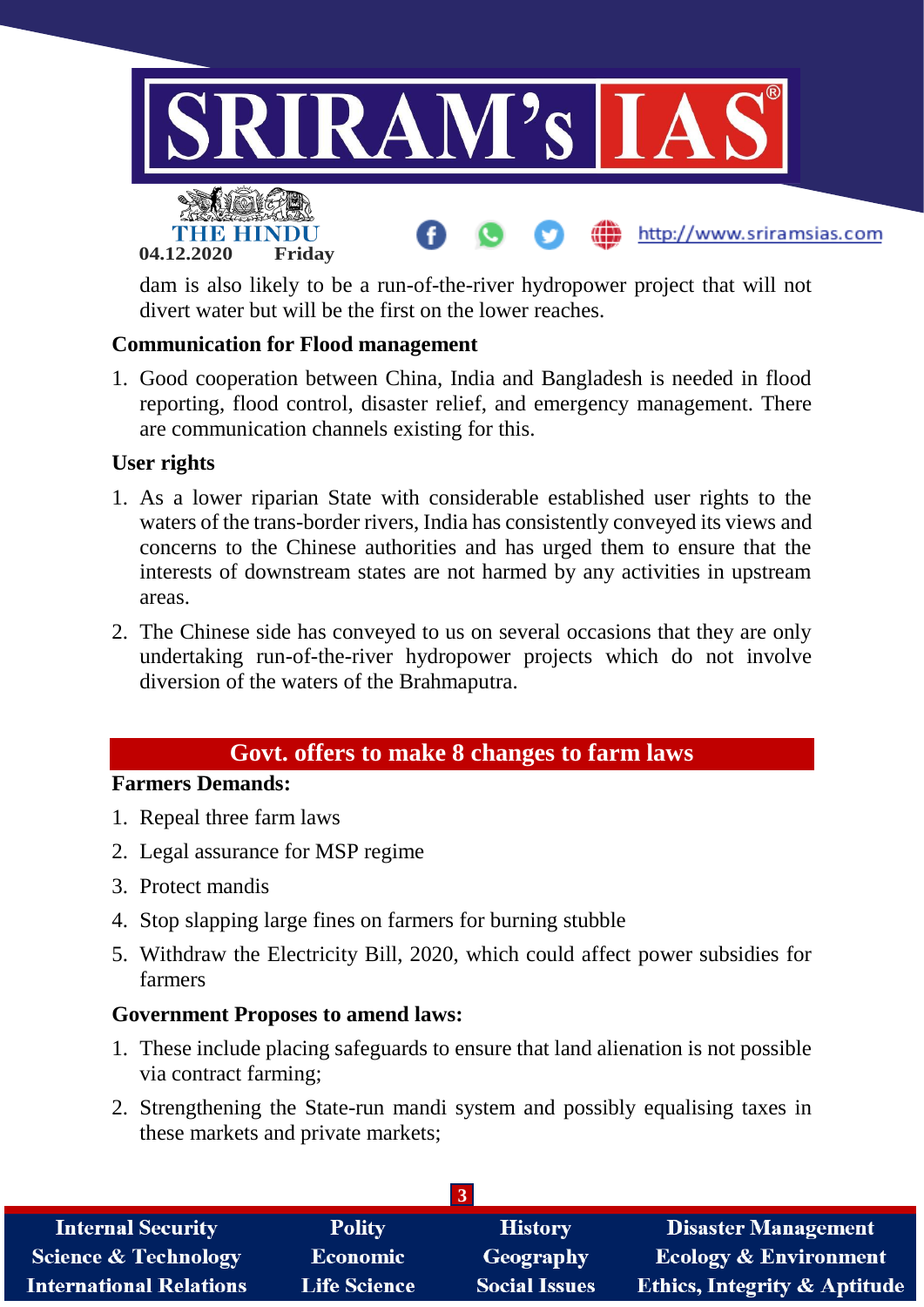

- 3. Allowing grievance redressal in civil courts rather than just in the offices of Sub-Divisional Magistrates;
- 4. Ensuring registration of private traders beyond the requirement of a PAN card. Issues related to stubble burning and power subsidies were also discussed.

# **Not using masks flouts fundamental rights: SC**

People who do not wear masks in public and follow physical distancing norms violate the fundamental rights of others amid the COVID-19 pandemic, the Supreme Court said on Thursday.

## **Highlights:**

The poor implementation and lack of will on the part of the authorities to enforce COVID-19 norms was stark. Weddings and rallies were seeing hundreds of people, Justice Shah remarked. Vegetable markets are being thronged by people as if there is no pandemic. The court asked why the police were not taking any action against the violators.

# **Iran moves to step up nuclear enrichment**

Iran's watchdog body approved a law on Wednesday that obliges the government to halt U.N. inspections of its nuclear sites and step up uranium enrichment beyond the limit set under Tehran's 2015 nuclear deal if sanctions are not eased in a month.

#### **Highlights:**

- 1. Under the new law, Tehran gives one month to the deal's European parties to ease sanctions on Iran's oil and financial sectors, imposed after Washington quit the JCPoA pact between Tehran and six powers in 2018.
- 2. It also says the government should resume uranium enrichment to 20% and install advanced centrifuges at its Natanz and Fordow nuclear facilities.
- 3. Iran's pragmatist President Hassan Rouhani, the architect of the 2015 deal, criticised Parliament's move as "harmful to diplomatic efforts" aimed at easing U.S. sanctions.

| <b>Internal Security</b>        | <b>Polity</b>       | <b>History</b>       | <b>Disaster Management</b>              |
|---------------------------------|---------------------|----------------------|-----------------------------------------|
| <b>Science &amp; Technology</b> | <b>Economic</b>     | Geography            | <b>Ecology &amp; Environment</b>        |
| <b>International Relations</b>  | <b>Life Science</b> | <b>Social Issues</b> | <b>Ethics, Integrity &amp; Aptitude</b> |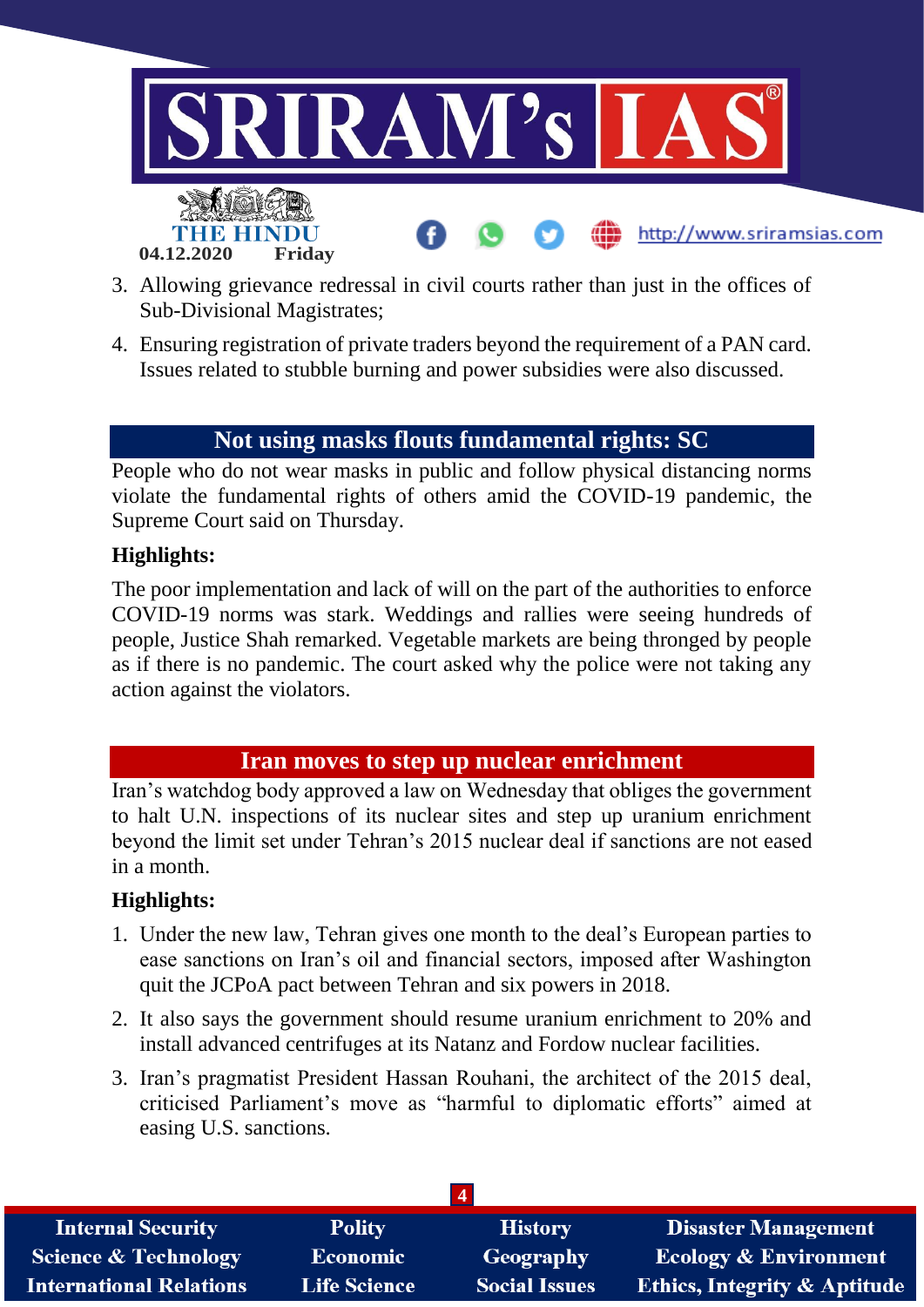

# **Background:**

#### **The Joint Comprehensive Plan of Action (JCPOA)**

- 1. In 2015, Iran agreed on a long-term deal on its nuclear programme with a group of world powers known as the P5+1 - the US, UK, France, China, Russia and Germany.
- 2. It came after years of tension over Iran's alleged efforts to develop a nuclear weapon. Iran insisted that its nuclear programme was entirely peaceful, but the international community did not believe that.
- 3. Under the accord, Iran agreed to limit its sensitive nuclear activities and allow in international inspectors in return for the lifting of crippling economic sanctions.
- 4. Under the Joint Comprehensive Plan of Action (JCPoA) Tehran agreed to significantly cut its stores of centrifuges, enriched uranium and heavy-water, all key components for nuclear weapons.
- 5. The JCPOA established the Joint Commission, with the negotiating parties all represented, to monitor implementation of the agreement.
- 6. In 2018 Trump unilaterally left JCPoA.

#### **INSTEX Barter Mechanism**

- 1. A trade mechanism 'Instrument in Support of Trade Exchanges (INSTEX)' was established by France, Germany and the United Kingdom in January 2019 to allow European entities to maintain trade with Iran.
- 2. The mechanism has been designed to circumvent U.S. sanctions against trade with Iran by avoiding the use of the dollar.
- 3. The United States imposed sanctions after it withdrew from the Iran nuclear deal, known as the Joint Comprehensive Plan of Action (JCPOA), in 2018.
- 4. This Paris-based mechanism functions as a clearinghouse allowing Iran to continue to sell oil and import other products or services in exchange.
- 5. The mechanism represents the continuing commitment of France, Germany and the UK to the JCPOA.

| <b>Internal Security</b>        | <b>Polity</b>       | <b>History</b>       | <b>Disaster Management</b>              |
|---------------------------------|---------------------|----------------------|-----------------------------------------|
| <b>Science &amp; Technology</b> | <b>Economic</b>     | Geography            | <b>Ecology &amp; Environment</b>        |
| <b>International Relations</b>  | <b>Life Science</b> | <b>Social Issues</b> | <b>Ethics, Integrity &amp; Aptitude</b> |